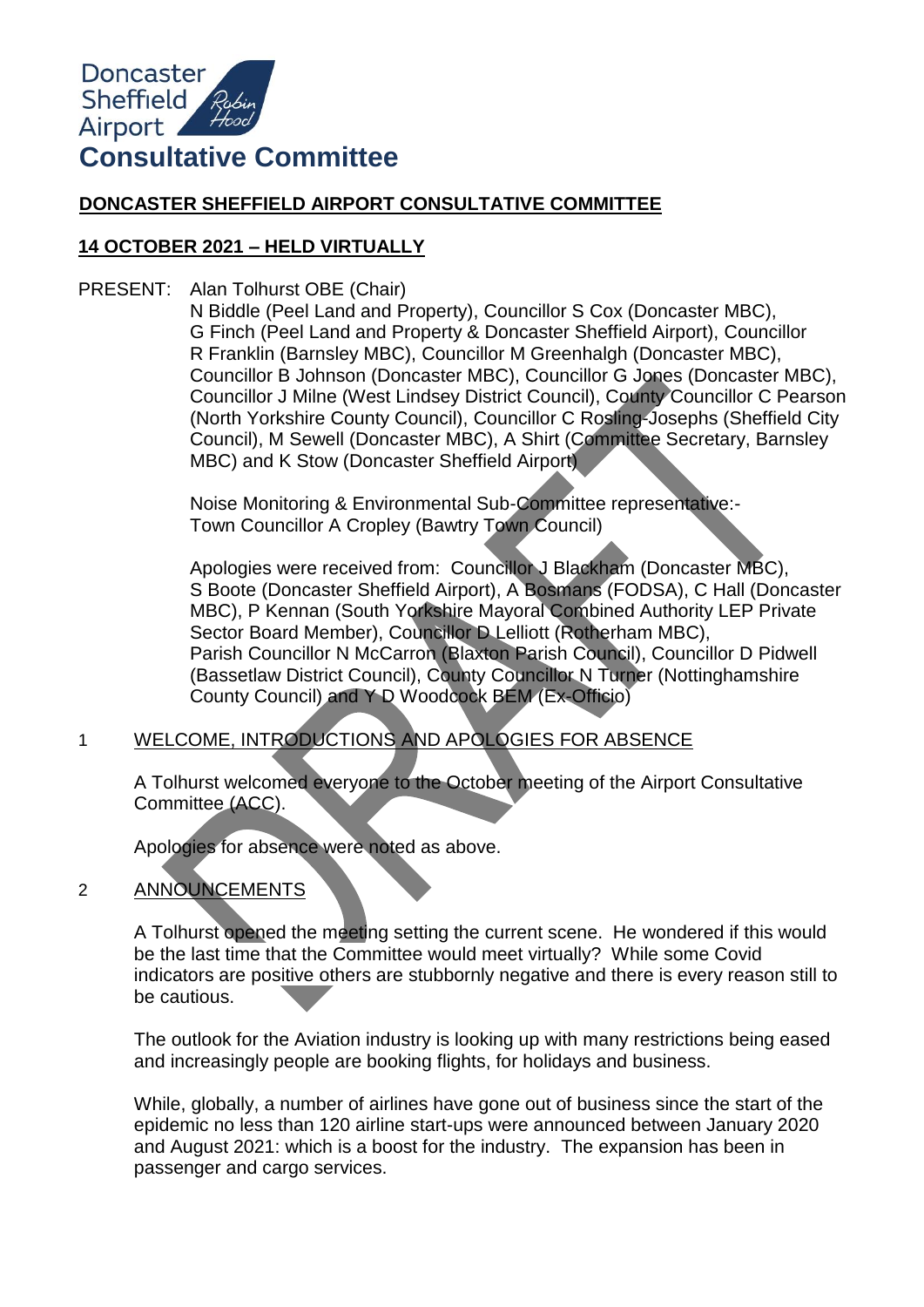There has also been significant progress on the environment front with several companies developing electric-powered aircraft: for example, Rolls Royce has a model on trial at RAF Boscombe Down, with test results showing excellent progress. And there is also rapid development on the Sustainable Aviation Fuel front.

So, despite facing major challenges, the future for Aviation is looking brighter: and, no doubt, the Committee would hear later about progress locally. He also anticipated that, the Committee would also hear more about developments such as working with AMRC.

# 3 MINUTES OF THE MEETING HELD ON 15TH JULY 2021

RESOLVED – That the minutes of the ACC meeting held on  $15<sup>th</sup>$  July 2021 be agreed as a correct record.

- 4 MATTERS ARISING
	- i) ACC Newsletter

A Tolhurst said that Members of the Noise Monitoring and Environmental Sub-Committee had reported that they had not seen the ACC newsletter in the local editions of the Today magazine.

The Committee had suggested that the newsletter should also be published in the local editions of the Arrow magazine, Doncaster Gazette and Thorne Times.

It was agreed that K Stow and A Tolhurst would discuss wider circulation of the newsletter after today's meeting. **ACTION: K Stow & A Tolhurst.** 

## ii) Defibrillators in the Community

A Tolhurst reported that Members of the Noise Monitoring and Environmental Sub-Committee had queried where the defibrillators would be installed in the local community.

K Stow replied that it would be the ACC's responsibility to advise the airport and agree the locations in the local community where the defibrillators should be installed. It was noted that DSA would be pleased to fund a maximum of five defibrillations in the community.

It was agreed that the Committee Secretary would email Members absent at today's meeting to obtain suggestions for possible locations. **ACTION: A Shirt** 

# 5 LETTER TO ROBERT COURTS MP, PARLIAMENTARY UNDER SECRETARY OF STATE, FROM THE ICCAN COMMISSIONERS

The Committee noted the contents of a letter to Robert Courts MP, Parliamentary Under Secretary of State, from the ICCAN Commissioners in order to express what are in their views the priority areas of work to be undertaken on aviation noise.

The Committee were informed that, following an independent review of the Independent Commission on Civil Aviation Noise (ICCAN) commissioned by the DfT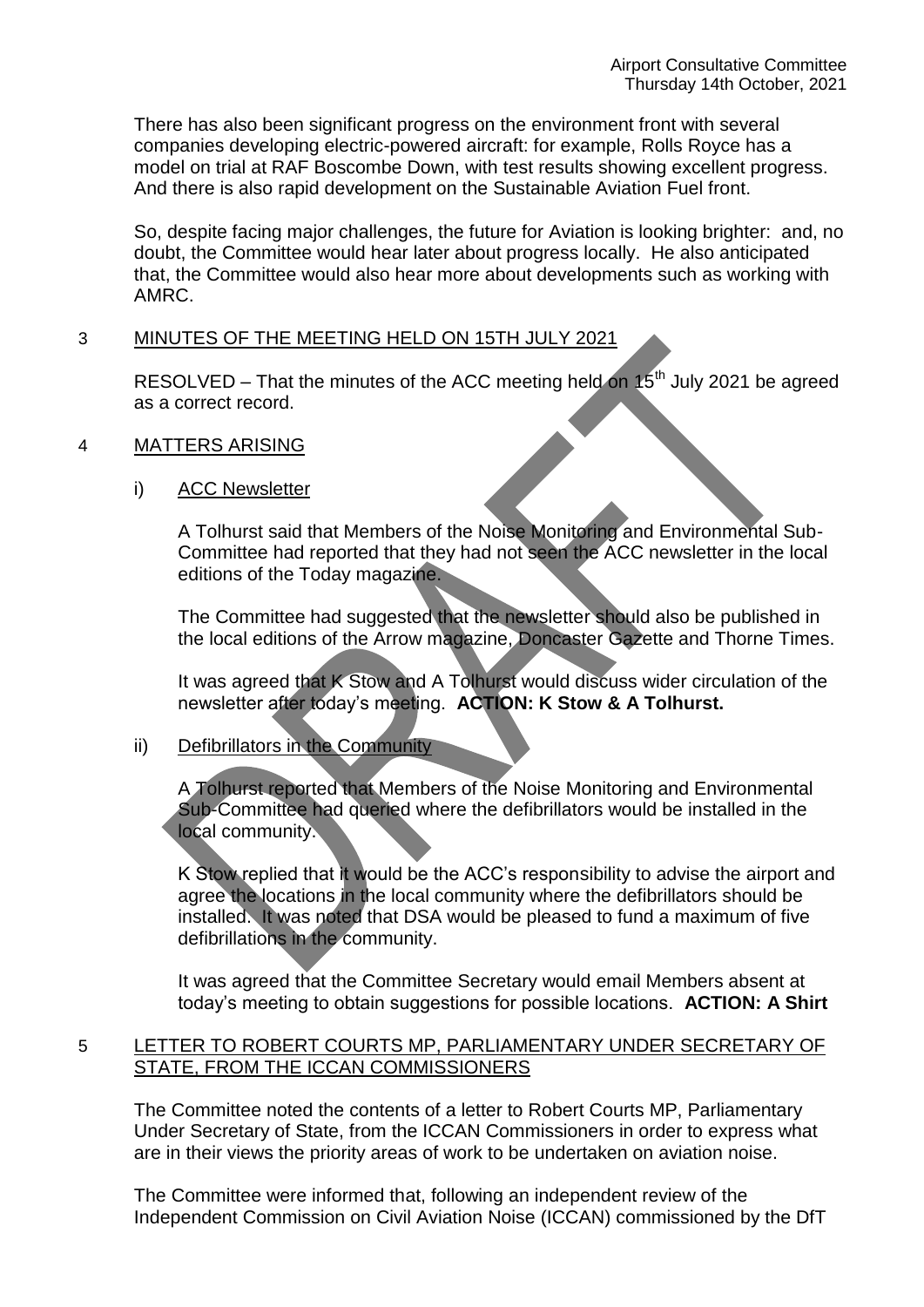earlier this year, a Written Statement from the Minister for Aviation had announced that ICCAN would be wound down in September and the majority of its functions transferred to the Civil Aviation Authority (CAA) from April 2022.

A Tolhurst made the Committee aware that, in a report published on the DfT's website reviewing the work of ICCAN, there was one recommendation stating that, "one alternative to ICCAN at a local level, was the suggestion that Airport Consultative Committees (ACCs) could be 'beefed up' as Arm's-Length Bodies (ALBs) from the DfT, with extra funding and expertise". In addition, options involving an 'enhanced ACC' should be considered.

The Committee noted that the UKACCs Secretariat were currently in discussion with the DfT around the recommendations.

A Tolhurst was hopeful that UKACCs would resist the ALB option, due to there being a risk that individuals would be appointed to the ACCs, not necessarily from local authorities.

The Committee discussed the recommendations. Members' were strongly of the opinion that ACCs were the correct vehicle to engage with the local community and take account of local views. It was difficult to see how this could be achieved if individuals were appointed by the DfT.

K Stow added that the airport would also resist any changes to the ACC's governance structure. The airport would be happy to provide any written comments if required, in the future.

A Tolhurst agreed to keep the Committee updated with developments.

RESOLVED – That the contents of the letter to Robert Courts MP be noted.

# 6 AIRPORT BUSINESS UPDATE

K Stow provided the Committee with a verbal update on airport business focusing on airlines, passenger numbers and GatewayEast rail.

The following key points were noted:

- Following the slight relaxation of Government travel restrictions, there had been an uplift in movements at DSA with consumer confidence remaining cautious. Passengers were only travelling when they needed to do so.
- Airlines were currently in a fragile position and were having to take a leap of faith in the capacity in which they put on sale. As result, load factors at DSA were currently very low. In September, the load factor at DSA had been 57%.
- DSA had observed that the leisure market was beginning to pick up more quickly than passengers visiting friends and relatives.
- A re-forecasting exercise had recently been undertaken by DSA to estimate passenger numbers up to March 2022.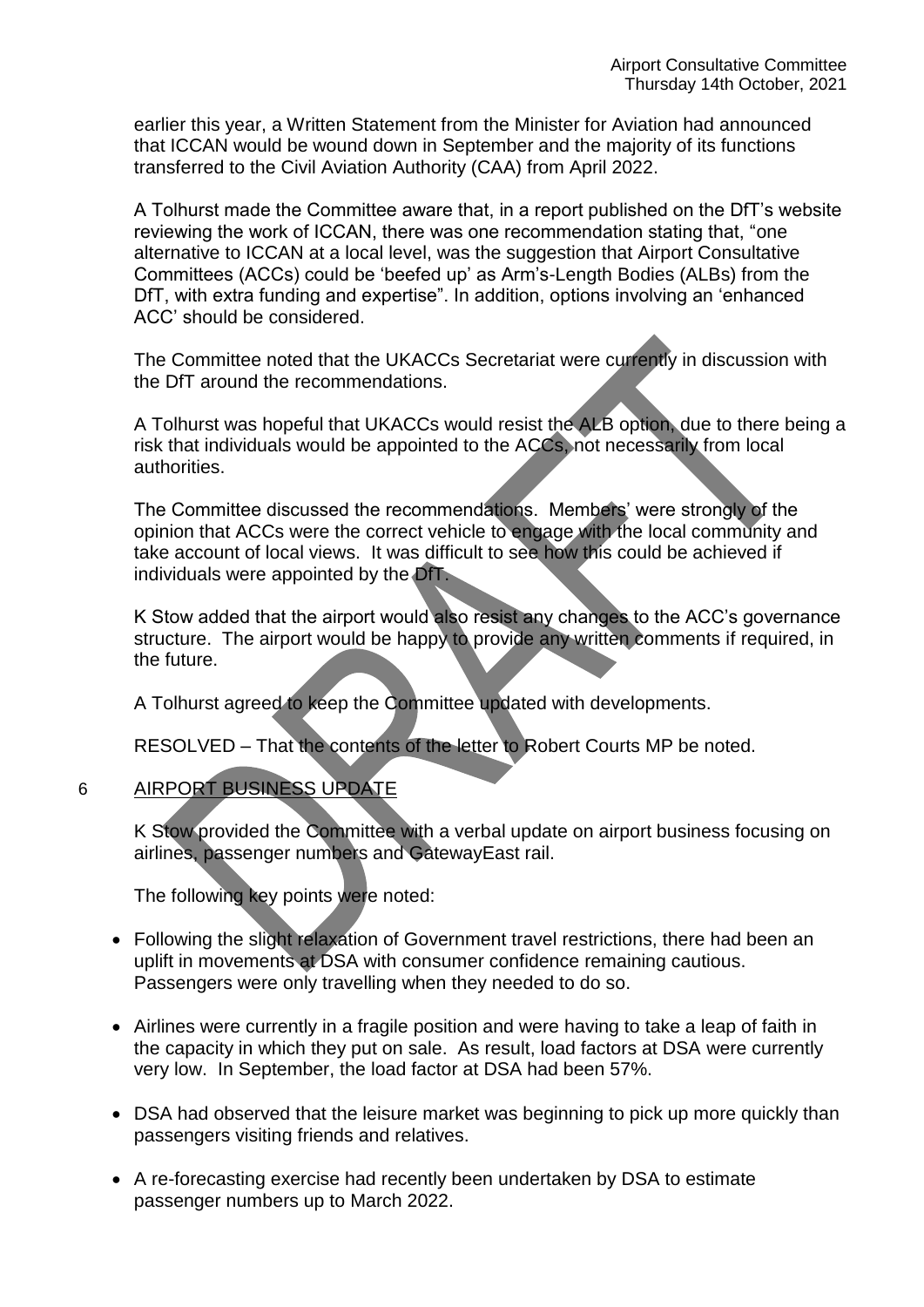At the beginning of the current financial year 2021/22, DSA had taken a very cautious approach in relation to the estimated passenger throughput at the airport with 375,000 passengers expected to depart from DSA. In 2019, DSA had operated 1.2 million twoway passengers.

- DSA were currently forecasting 1.7 million passengers in 2022/23, based on capacity currently on sale. This was growth of 56% versus pre-pandemic levels. An update would be provided at the January ACC meeting when slot fillings had been undertaken.
- DSA's management team had recently hosted a visit with Wizz Air's UK Managing Director, Marion Geoffroy and Freddie Brodermann, Senior Commercial Manager, Wizz Air. During the visit, the delegation had received a tour of the airport site and visited both Doncaster Town Centre and Sheffield City Centre.
- In September, Wizz Air had reported a 15.9% decrease in carbon dioxide released per passenger.
- In relation to Wizz Air's first based aircraft at DSA, it was noted that the aircraft was operating, however, it was not operating fully with reduced frequencies.
- A second based Wizz Air aircraft would join DSA in May 2022. Following the signing of a new agreement with DSA, there was also additional aircraft committed to DSA.
- As part of the new agreement with Wizz Air, a number of additional new routes and low cost flights were on sale for Summer 2022 to popular leisure destinations such a Spain, the Canary Islands, Turkey, Portugal, Bulgaria and Crete.

Town Councillor Cropley referred to the ACC Newsletter. He suggested that it would be very beneficial to include a reminder in the next newsletter setting out details of the destinations where people can fly to from DSA.

K Stow acknowledged Town Councillor Cropley's suggestion and agreed to discuss further with colleagues after today's meeting. **ACTION: K Stow**

- TUI had seen suppressed growth with no significant passenger demand for Winter holidays. TUI were currently planning accordingly around passenger demand.
- TUI had seen strong performance in advance sales for Summer 2022 holidays, which were now in excess of 30% sold.
- DSA had recently taken the strategic decision not to move forward with a further low cost carrier at DSA.
- In relation to the GatewayEast Rail scheme, the Committee were reminded that the rail scheme was to connect DSA and GatewayEast with rail connectivity to the Lincoln line and East Coast Mainline.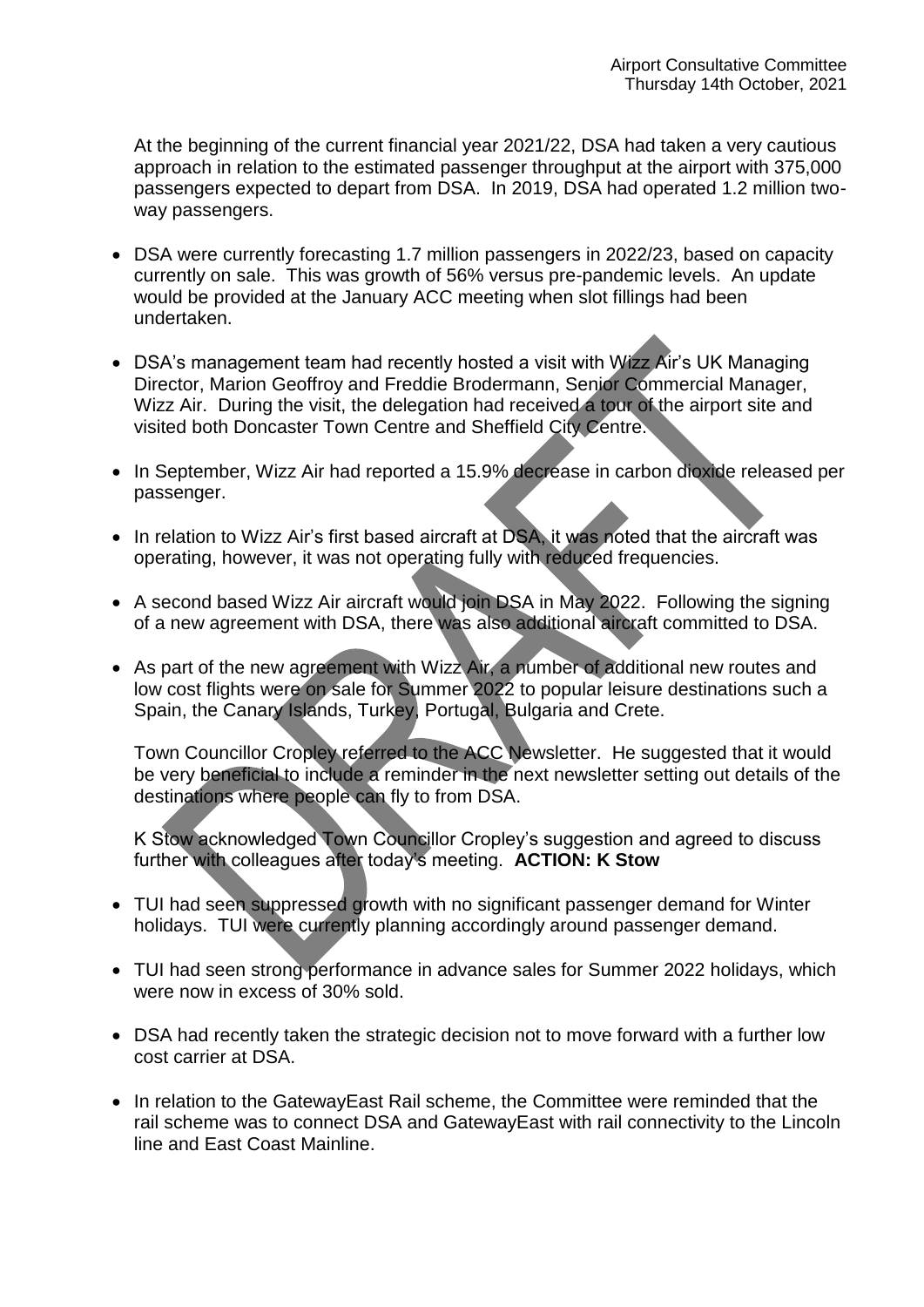The scheme was split into two components, firstly, the Lincoln line element and secondly, the East Coast Mainline element. Indicative whole scheme costs were circa £300 million.

DSA had been lobbying local and national government for funding support to bring the project to fruition due to the significant economic benefits for the entire region.

A first phase scheme bid (not to the full £300m) had now been developed and included in the Mayoral Combined Authority's Sustainable Transport Settlement.

In response to a query from Councillor Cox, K Stow confirmed that, to date, no defined route had been developed.

Members noted that the revised scheme was fully supported locally by Nick Fletcher MP, Mayor Ros Jones and Doncaster MBC's Chief Executive Damian Allen.

It was highlighted that there needed to be wider engagement with the Mayoral Combined Authority to acknowledge the scheme as a wider pan-regional scheme with benefits to Rotherham, Doncaster, Sheffield and Barnsley.

As such, when funding was sought from central government to deliver the scheme, it required the full support of all local authorities.

G Finch highlighted that, it was also important to get the GatewayEast rail scheme recognised as a pan-regional asset that has benefits for all four South Yorkshire districts, Bassetlaw, North Lincolnshire and North Yorkshire. The Committee were asked how Peel could engage with all the districts.

County Councillor Pearson said that, in his opinion, it was a very expensive project, for very little gain. He asked if studies had been undertaken to quantify how many passengers travel by rail, taxi and car to regional airports.

K Stow replied that a detailed piece of work had been undertaken to set out the full economic benefits of the scheme. At this stage of the Business Case development, of the £300 million scheme, 64% had been earmarked for contingency in relation to the full connection of the East Coast Mainline and Lincoln line. It was acknowledged that some passengers may travel to airports by rail, but this was not the majority.

In relation to value for money, K Stow said that the scheme was not only to support the airport's growth with passengers, but also to support the GatewayEast economic growth hub identified within the Mayoral Combined Authority's Economic Plan. The job creation for GatewayEast exceeded any other scheme that the Mayoral Combined Authority currently had in terms of job creation .

Councillor Rosling-Josephs said that it was essential for the region to get a heavy and/or a light rail connection at DSA, which should be fully supported and explored.

G Finch informed the Committee that the first phase scheme included the delivery of rail line infrastructure to suit and accommodate both heavy and light rail. The services of heavy and/or light rail would need to be confirmed at a future date.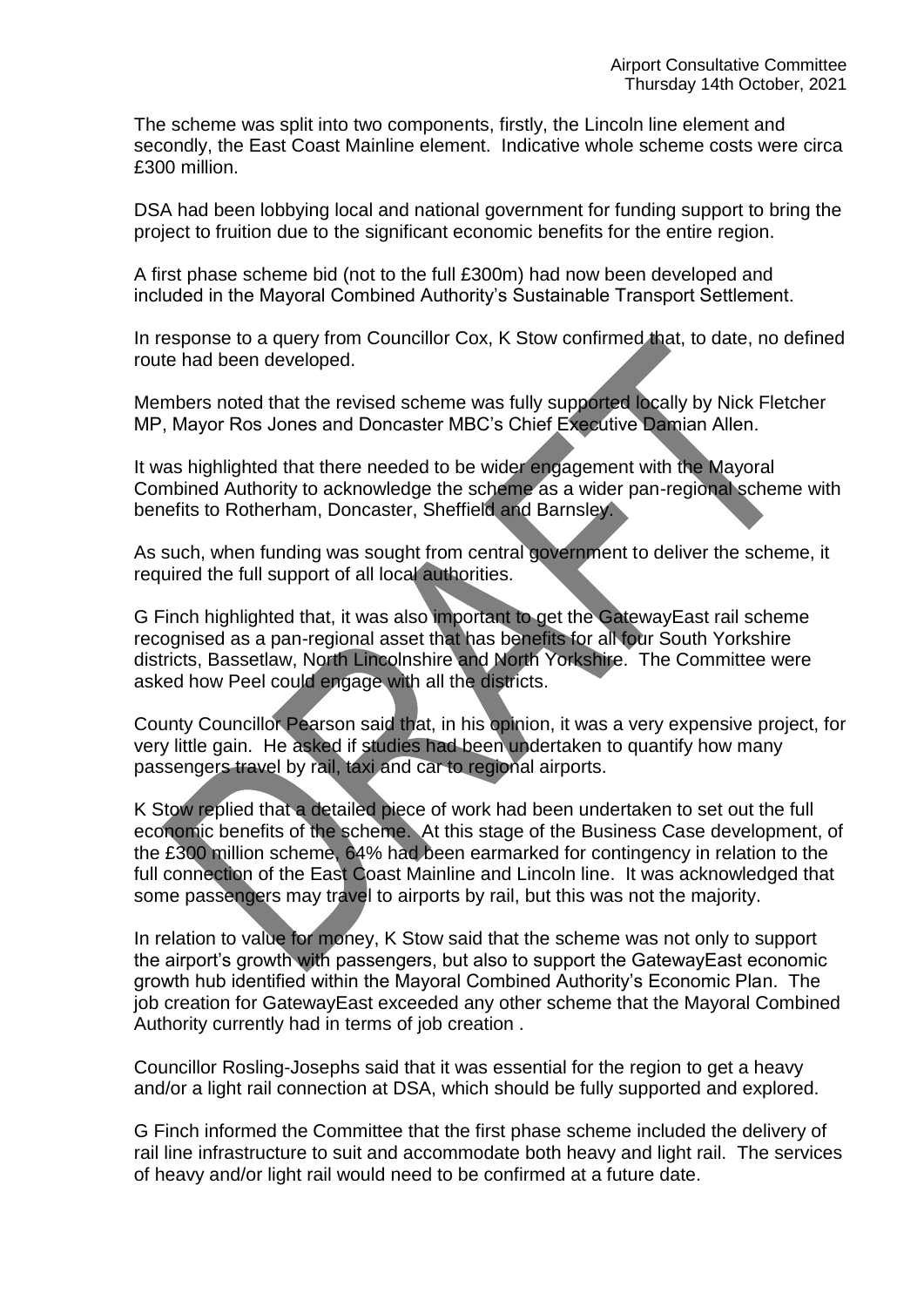Councillor Milne felt that West Lindsey District Council needed to become more engaged with the scheme and agreed to speak with Council officers.

K Stow agreed to provide the Committee with a document setting out the high level economic outputs for the scheme. **ACTION: K Stow**

County Councillor Pearson asked how passengers from North Yorkshire would access the rail link.

Following discussion, it was agreed that a presentation be scheduled for the January meeting setting out the proposed rail alignment map and service patterns. **ACTION: G Finch**

In relation to Northern Powerhouse Rail, there was currently speculation around the scheme regarding the Eastern leg of HS2. If Northern Powerhouse Rail did not transpire as the region anticipated, it was expected that there would need to be alternative rail investments, that positively responded to the levelling-up agenda in the region.

- The Committee was made aware that DSA would shortly commence recruitment for a Sustainability Manager and potentially a part time Sustainability Executive.
- Consultants from AECON were continuing to develop DSA's Sustainable Growth Road Map.

RESOLVED – That the Committee noted the updates provided.

## 7 PEEL LAND & PROPERTY UPDATE - DEVELOPMENT

N Biddle provided the Committee with a verbal update on Peel Land and Property development issues.

The following updates were noted:-

- Planning consent had now been granted by Doncaster MBC in relation to the GatewayEast Central Plaza development.
- Occupier and investor interest was building in relation to the Innovation Quarter site and a site close to the airport terminal building.

Referring to the Community Issues Matrix, Members' were provided with the following updates:-

## Flooding on First Avenue

Work had been undertaken by an engineer who had identified that soak away capacity needed to be increased and the existing filter trench replaced.

Work was currently taking place with Doncaster MBC's Highways and Drainage Engineers to develop an agreed solution, budget and remediation programme by the end of October 2021.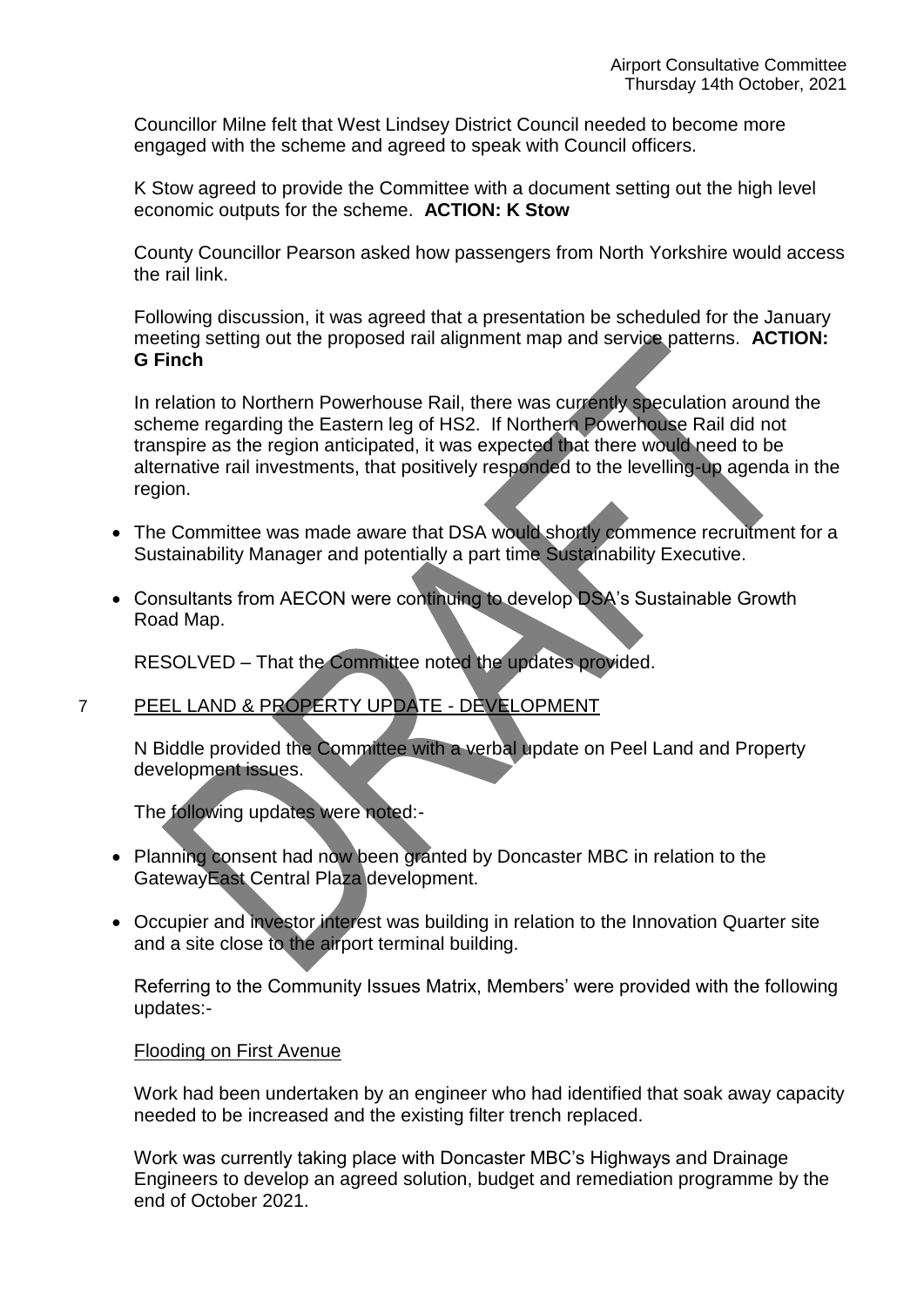Councillor Cox wished to place his thanks on record to Peel Land and Property for the work undertaken to date.

### Pembridge Park Estate Flooding

It was reported that a survey had now been undertaken and revealed that the main cause of flooding was from the footbridge culvert pipes that had been laid so that water had to flow 'uphill'. AECOM had proposed options for remedial works to solve the problem.

Design options had now been shared with Doncaster MBC Drainage officers with work taking place to review with officers where responsibility lies for correcting the problem.

G Finch asked if M Sewell could undertake a review of the Planning Conditions and Section 106 Agreements for the site. M Sewell acknowledged the request.

There was a target in place to agree the design solution and programme for resolution by the end of October 2021.

### Children's Play Facility

The Committee noted that the transfer of the play facility and sports pitch to Auckley Parish Council was scheduled to be complete by 31 October 2021.

Anti-social behaviour Old Bawtry Road and obstruction of a public right of way (spotters) Quarry tenant and Complaints regarding access to old Bawtry Road access for Spotters

The Committee were informed that Doncaster MBC had now determined that existence of a Public Rights of Way has been proved and had advertised a proposed modification to the definitive footpath map to record this.

Discussions were on-going with the Rights of Way officer as to what safety measures could be put in place to try and segregate pedestrians from commercial vehicles accessing quarries and motocross operations.

Peel Land and Property were aware that alleged anti-social behaviour was continuing to take place on Old Bawtry Road. Collectively, any anti-social behaviour needed to be reported to the Police.

Councillor Cox queried if widening of the junction at Old Bawtry Road to accommodate wider vehicles was still being investigated.

G Finch replied that, for any potential future planning application there would need to be a proposal included to close this stretch of road and an alternative diversion route implemented. In relation to the current position, the Quarry and Waste operations were being carried out under a different consent, which was prior to the consent for widening and resurfacing the road.

RESOLVED – That the Committee noted the updates provided.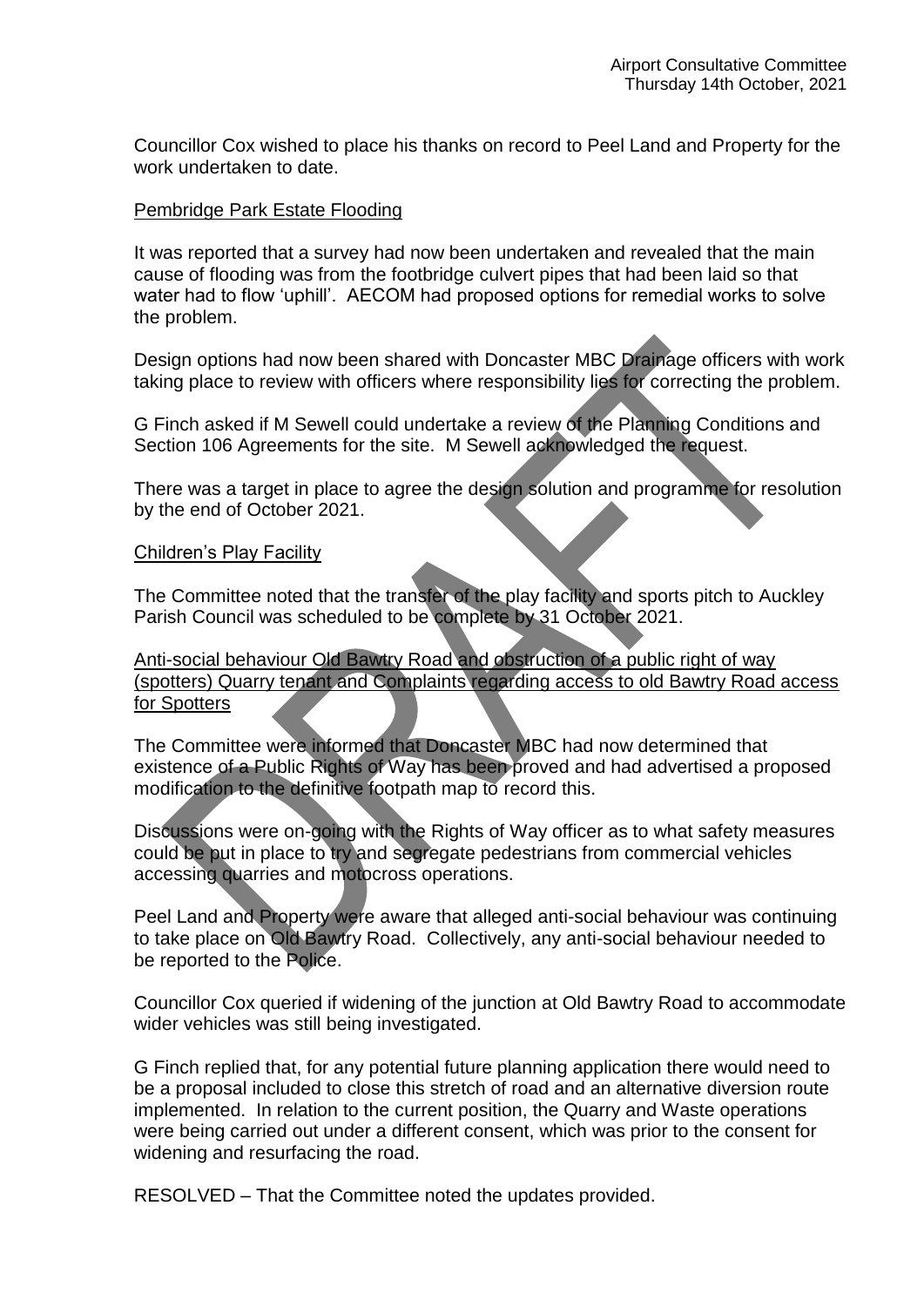### 8 PEEL LAND & PROPERTY UPDATE - PLANNING

G Finch provided the Committee with a verbal update in relation to Peel Land and Property planning issues.

The following updates were noted:-

- The GatewayEast Central Plaza scheme planning application had been unanimously supported by Doncaster MBC's Planning Committee.
- Following approval by the Planning Committee, Peel Land and Property had become aware of social media comments following a Doncaster Free Press article with the headline of major 'High Street and Plaza' development.

The headline had led to social media coverage and concerns being raised if this would affect Doncaster Town Centre.

To provide context, Members were informed that the proposed development would provide local amenities, which included restaurants, a pub, coffee shop, hotels and potentially a mix of shops, apartments and/or offices, which would not compete with Doncaster Town Centre.

A Tolhurst felt that Peel Land and Property should either provide comments to counter the social media comments, or provide a briefing session to make local residents aware of the Central Plaza application.

Following discussion, it was felt that a separate proactive communication should be issued by Peel Land and Property on their social media channels to address the concerns raised.

• The Committee were made aware that Peel Land and Property were currently preparing a planning application for the first phase of 280 residential units in the residential zone South of the Central Plaza at Hurst Wood.

Public consultation would be issued in November with a target of submitting the planning application prior to Christmas.

 The Committee were informed that the Doncaster MBC Local Plan had been adopted on 23 September 2021.

RESOLVED – That the Committee noted the updates provided.

### 9 UPDATE ON THE SOLAR SCHEME FOR DSA

K Stow reported that, prior to the Coronavirus pandemic a full solar scheme for DSA had been developed ready for investment.

During the course of the last eight months, a full review of the scheme had been undertaken and a revised scheme had now been developed.